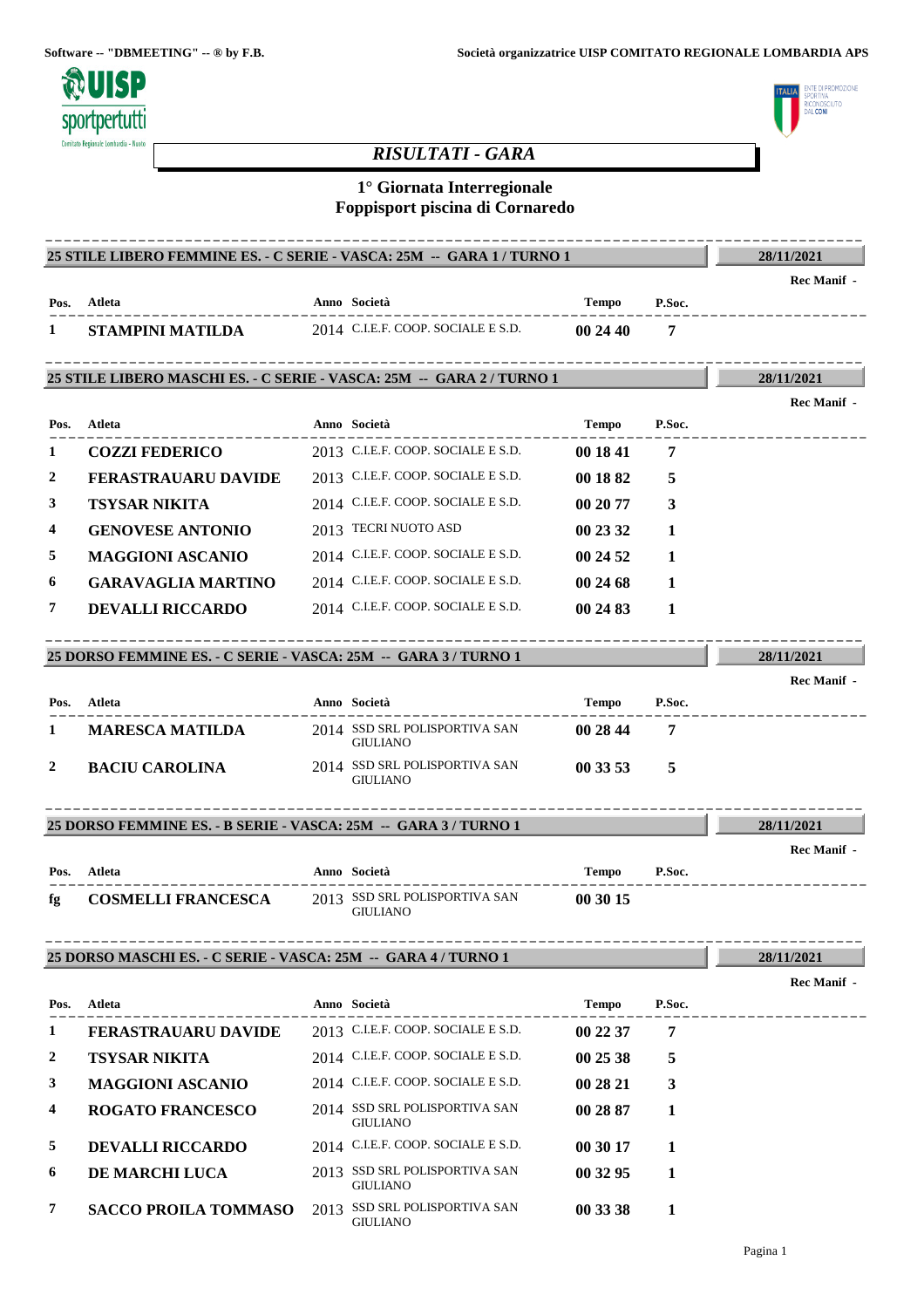|                                                         | 25 DORSO MASCHI ES. - C SERIE - VASCA: 25M -- GARA 4 / TURNO 1         |                                                                  |                   |                | 28/11/2021         |
|---------------------------------------------------------|------------------------------------------------------------------------|------------------------------------------------------------------|-------------------|----------------|--------------------|
|                                                         |                                                                        |                                                                  |                   |                | Rec Manif -        |
|                                                         | Pos. Atleta                                                            | Anno Società                                                     | Tempo             | P.Soc.         |                    |
| 8                                                       | <b>GARAVAGLIA MARTINO</b>                                              | 2014 C.I.E.F. COOP. SOCIALE E S.D.                               | 00 33 52          | $\mathbf{1}$   |                    |
| 9                                                       | <b>GURRIERI GIOVANNI</b>                                               | 2014 SSD SRL POLISPORTIVA SAN<br><b>GIULIANO</b>                 | 003695            | 1              |                    |
| 10                                                      | <b>BRUGALI ALESSANDRO</b>                                              | 2014 SSD SRL POLISPORTIVA SAN<br><b>GIULIANO</b>                 | 00 41 44          | 1              |                    |
|                                                         | 25 RANA FEMMINE ES. - C SERIE - VASCA: 25M -- GARA 5 / TURNO 1         |                                                                  |                   |                | 28/11/2021         |
|                                                         |                                                                        |                                                                  |                   |                | <b>Rec Manif -</b> |
|                                                         | Pos. Atleta                                                            | Anno Società                                                     | Tempo             | P.Soc.         |                    |
| 1                                                       | STAMPINI MATILDA                                                       | $2014$ C.I.E.F. COOP. SOCIALE E S.D.                             | 00 32 65          | 7              |                    |
|                                                         | 25 RANA MASCHI ES. - C SERIE - VASCA: 25M - GARA 6 / TURNO 1           |                                                                  |                   |                | 28/11/2021         |
|                                                         |                                                                        |                                                                  |                   |                | Rec Manif -        |
|                                                         | Pos. Atleta                                                            | Anno Società                                                     | Tempo             | P.Soc.         |                    |
| 1                                                       | <b>COZZI FEDERICO</b>                                                  | 2013 C.I.E.F. COOP. SOCIALE E S.D.                               | 00 25 74          | $\overline{7}$ |                    |
| 2                                                       | <b>SCARAMASTRA MIRKO</b>                                               | 2014 TECRI NUOTO ASD                                             | 00 33 35          | 5              |                    |
|                                                         |                                                                        |                                                                  |                   |                |                    |
|                                                         | 50 STILE LIBERO FEMMINE ES. - B SERIE - VASCA: 25M -- GARA 7 / TURNO 1 |                                                                  |                   |                | 28/11/2021         |
|                                                         | Atleta                                                                 |                                                                  |                   |                |                    |
|                                                         | <b>COVACI VITTORIA</b>                                                 | Anno Società<br>2012 SSD SRL POLISPORTIVA SAN<br><b>GIULIANO</b> | Tempo<br>00 36 68 | P.Soc.<br>7    |                    |
|                                                         | <b>MATTEUCCI ANNA</b>                                                  | 2012 SSD SRL POLISPORTIVA SAN<br><b>GIULIANO</b>                 | 00 40 05          | 5              | <b>Rec Manif</b> - |
|                                                         | <b>LOSA MARGHERITA</b>                                                 | 2012 C.I.E.F. COOP. SOCIALE E S.D.                               | 00 40 08          | 3              |                    |
|                                                         | <b>BRUTO BENEDETTA</b>                                                 | 2012 C.I.E.F. COOP. SOCIALE E S.D.                               | 00 41 26          | 1              |                    |
|                                                         | <b>GIOFRE' ISABELLA ALICE</b>                                          | 2012 TECRI NUOTO ASD                                             | 00 44 63          | 1              |                    |
|                                                         | <b>BOZZANO SOFIA</b>                                                   | 2012 SSD SRL POLISPORTIVA SAN<br><b>GIULIANO</b>                 | 00 44 88          | $\mathbf{1}$   |                    |
|                                                         | <b>TONETTI CAMILLA</b>                                                 | 2013 C.I.E.F. COOP. SOCIALE E S.D.                               | 00 47 74          | 1              |                    |
|                                                         | <b>MATUTE CASTRO</b><br><b>ANGELINA</b>                                | 2012 SSD SRL POLISPORTIVA SAN<br><b>GIULIANO</b>                 | 00 51 02          | 1              |                    |
|                                                         | PREMOLI CARLOTTA                                                       | 2012 C.I.E.F. COOP. SOCIALE E S.D.                               | 00 52 07          | 1              |                    |
| Pos.<br>1<br>2<br>3<br>4<br>5<br>6<br>7<br>8<br>9<br>10 | <b>RIZZO ANNA</b>                                                      | 2013 C.I.E.F. COOP. SOCIALE E S.D.                               | 00 54 66          | 1              |                    |
| 11                                                      | <b>MAGGIONI AURORA</b>                                                 | 2013 C.I.E.F. COOP. SOCIALE E S.D.                               | 00 55 29          | 1              |                    |
| 12                                                      | <b>MAGISTRONI TECLA</b>                                                | 2012 C.I.E.F. COOP. SOCIALE E S.D.                               | 00 56 69          | 1              |                    |

----------------------------------------------------------------------------------------

## **50 STILE LIBERO FEMMINE ES. - A SERIE - VASCA: 25M -- GARA 7 / TURNO 1**

---------------------------------------------------------------------------------------- **Atleta Anno Società Tempo P.Soc. Pos. Rec Manif - 1 FARASSINO GRETA** 2010 GONZAGA SPORT CLUB SSD ARL **00 31 31 7 2 PASCALIZI MATILDE** 2010 GONZAGA SPORT CLUB SSD ARL **00 33 15 5 3 FUZIER REBECCA** 2010 GONZAGA SPORT CLUB SSD ARL **00 33 19 3 4 GARAVAGLIA COSTANZA** 2010 GONZAGA SPORT CLUB SSD ARL **00 35 18 1 5 BAGNA GIULIA** 2010 GONZAGA SPORT CLUB SSD ARL **00 37 26 1 6 IONGHI MATILDE** 2011 GONZAGA SPORT CLUB SSD ARL **00 37 66 1**

**28/11/2021**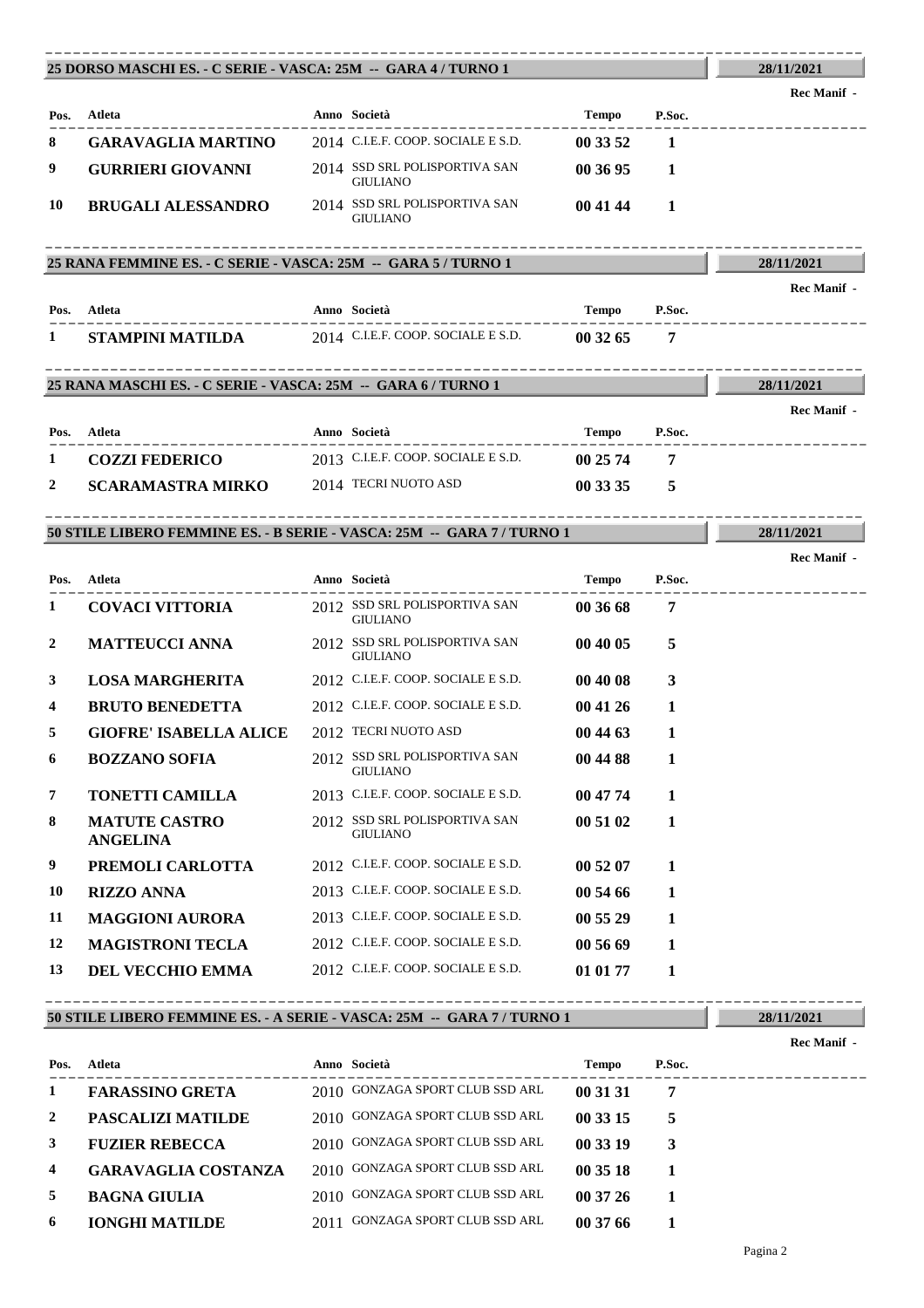#### **50 STILE LIBERO FEMMINE ES. - A SERIE - VASCA: 25M -- GARA 7 / TURNO 1** ----------------------------------------------------------------------------------------

## **Rec Manif -**

**28/11/2021**

**28/11/2021**

| Pos. | Atleta                   |      | Anno Società                                        | <b>Tempo</b> | P.Soc. |  |
|------|--------------------------|------|-----------------------------------------------------|--------------|--------|--|
| 7    | <b>PANCRI CLOE</b>       | 2011 | SSD SRL POLISPORTIVA SAN<br>GIULIANO                | 00 37 71     |        |  |
| 8    | <b>SPEDICATO EMMA</b>    |      | 2010 GONZAGA SPORT CLUB SSD ARL                     | 004020       |        |  |
| 9    | DI PIERRO NICOLE         |      | 2011 GONZAGA SPORT CLUB SSD ARL                     | 00 40 34     |        |  |
| 10   | <b>ALEMANNI AURORA</b>   |      | 2010 GONZAGA SPORT CLUB SSD ARL                     | 004069       |        |  |
| 11   | <b>SABASCH SOPHIE</b>    |      | 2010 GONZAGA SPORT CLUB SSD ARL                     | 00 41 56     |        |  |
| 12   | <b>SPINELLI VITTORIA</b> |      | 2010 GONZAGA SPORT CLUB SSD ARL                     | 004221       |        |  |
| 13   | <b>OTTOLINA ANNA</b>     | 2011 | CENTRO SPORTIVO DI CORSICO -<br><b>AICSPORT SSD</b> | 00 44 18     |        |  |

#### **50 STILE LIBERO MASCHI ES. - B SERIE - VASCA: 25M -- GARA 8 / TURNO 1** ----------------------------------------------------------------------------------------

---------------------------------------------------------------------------------------- **Atleta Anno Società Tempo P.Soc. Pos. Rec Manif - 1 ANTONELLI MARTYN** 2011 GONZAGA SPORT CLUB SSD ARL **00 35 68 7 2 CADEMARTORI EDOARDO** 2011 GONZAGA SPORT CLUB SSD ARL **00 36 83 5** 2011 SSD SRL POLISPORTIVA SAN **GIULIANO 3 MARKOUCHE MOHAMED** 2011 SSD SRL POLISPORTIVA SAN 00 37 10 3 **4 BRIANZA ANDREA** 2011 **SSD SRL POLISPORTIVA SAN 00 37 63 1** GIULIANO **5 STAMPINI FEDERICO** 2012 C.I.E.F. COOP. SOCIALE E S.D. **00 38 83 1** SSD SRL POLISPORTIVA SAN **6 PARISI RICCARDO** 2011 **00 39 75 1** GIULIANO **7 FIORE COSTANTIN** 2012 TECRI NUOTO ASD **00 40 09 1 8 PUNZI THOMAS** 2011 C.I.E.F. COOP. SOCIALE E S.D. **00 40 31 1 9 LAGATTA FEDERICO** 2012 C.I.E.F. COOP. SOCIALE E S.D. **00 40 50 1 10 OSNAGHI CHRISTIAN** 2012 C.I.E.F. COOP. SOCIALE E S.D. **00 41 70 1** 11 **NARACCI ANGELO** 2011 SSD SRL POLISPORTIVA SAN 00 42 87 1 GIULIANO **NARACCI ANGELO RAFFAELE 12 SOKHAL ADAM** 2012 C.I.E.F. COOP. SOCIALE E S.D. **00 43 09 1 13 DELFANTI ALESSANDRO** 2011 SSD SRL POLISPORTIVA SAN **00 45 30 1** GIULIANO **14 DEVALLI MATTEO** 2012 C.I.E.F. COOP. SOCIALE E S.D. **00 46 52 1 15 COSMELLI EDOARDO** 2012 SSD SRL POLISPORTIVA SAN **00 47 52 1** GIULIANO **sq LA ROSA FILIPPO** 2011 TECRI NUOTO ASD **Falsa partenza**

#### **50 STILE LIBERO MASCHI ES. - A SERIE - VASCA: 25M -- GARA 8 / TURNO 1**

|                |                                        |      |                                                     |              |        | Rec Manif - |
|----------------|----------------------------------------|------|-----------------------------------------------------|--------------|--------|-------------|
| Pos.           | Atleta                                 |      | Anno Società                                        | <b>Tempo</b> | P.Soc. |             |
| 1              | <b>GARAVELLO ENEA</b>                  |      | 2010 GONZAGA SPORT CLUB SSD ARL                     | 00 30 83     | 7      |             |
| $\overline{2}$ | <b>FARDANI FEDERICO</b>                |      | 2010 GONZAGA SPORT CLUB SSD ARL                     | 00 33 01     | 5      |             |
| 3              | <b>ZAVGORODNIY</b><br><b>OLEKSANDR</b> |      | 2009 GONZAGA SPORT CLUB SSD ARL                     | 00 33 70     | 3      |             |
| $\overline{4}$ | <b>LOSI RICCARDO</b>                   | 2009 | SSD SRL POLISPORTIVA SAN<br><b>GIULIANO</b>         | 00 33 97     |        |             |
| 5              | <b>SPAIRANI LORENZO</b>                | 2009 | CENTRO SPORTIVO DI CORSICO -<br><b>AICSPORT SSD</b> | 00 34 02     | 1      |             |
| 6              | <b>FONTANELLI RICCARDO</b>             |      | 2010 GONZAGA SPORT CLUB SSD ARL                     | 00 35 09     |        |             |
| 7              | <b>VERGARO ANDRE'</b>                  |      | 2010 GONZAGA SPORT CLUB SSD ARL                     | 00 36 80     |        |             |

----------------------------------------------------------------------------------------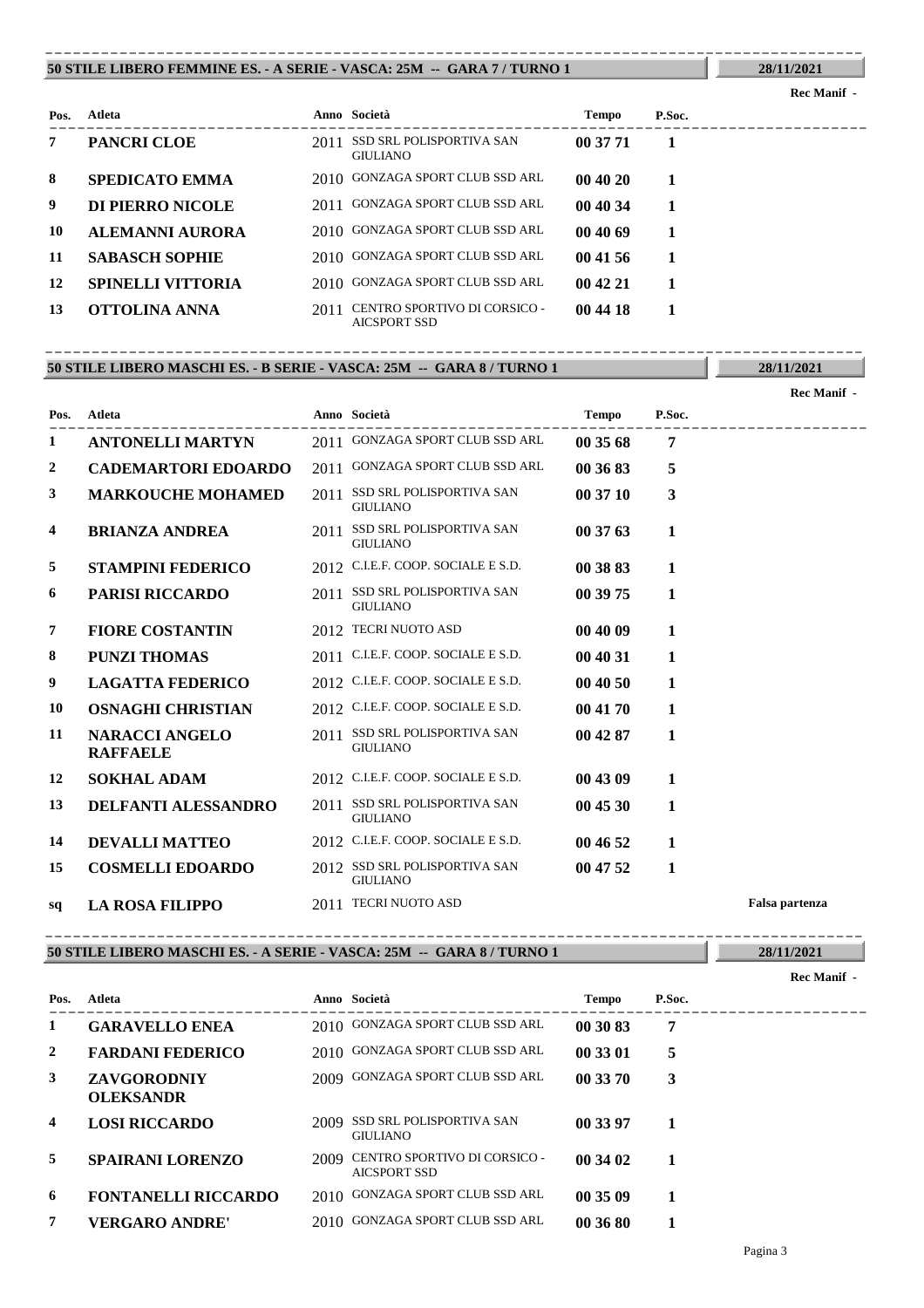#### **50 STILE LIBERO MASCHI ES. - A SERIE - VASCA: 25M -- GARA 8 / TURNO 1** ----------------------------------------------------------------------------------------

**Rec Manif -** 

**Rec Manif -** 

**28/11/2021**

| Pos. | Atleta                 | Anno Società                                     | Tempo    | P.Soc. |  |
|------|------------------------|--------------------------------------------------|----------|--------|--|
| 8    | <b>DEFELICE DONATO</b> | 2010 SSD SRL POLISPORTIVA SAN<br><b>GIULIANO</b> | 00 38 94 |        |  |

### **50 DORSO FEMMINE ES. - B SERIE - VASCA: 25M -- GARA 9 / TURNO 1** ----------------------------------------------------------------------------------------

**28/11/2021**

| Pos.           | Atleta                                  | Anno Società                                     | <b>Tempo</b> | P.Soc. |  |
|----------------|-----------------------------------------|--------------------------------------------------|--------------|--------|--|
| 1              | <b>COVACI VITTORIA</b>                  | 2012 SSD SRL POLISPORTIVA SAN<br><b>GIULIANO</b> | 00 41 85     | 7      |  |
| $\overline{2}$ | <b>PASCALIZI BEATRICE</b>               | 2012 GONZAGA SPORT CLUB SSD ARL                  | 00 44 90     | 5      |  |
| 3              | <b>LOSA MARGHERITA</b>                  | 2012 C.I.E.F. COOP. SOCIALE E S.D.               | 00 48 16     | 3      |  |
| 4              | <b>DEL PORRO MARTINA</b>                | 2013 C.I.E.F. COOP. SOCIALE E S.D.               | 00 56 13     | 1      |  |
| 5              | <b>MATUTE CASTRO</b><br><b>ANGELINA</b> | 2012 SSD SRL POLISPORTIVA SAN<br><b>GIULIANO</b> | 00 56 14     | 1      |  |
| 6              | <b>MAGISTRONI TECLA</b>                 | 2012 C.I.E.F. COOP. SOCIALE E S.D.               | 01 00 76     | 1      |  |
| 7              | <b>TONETTI CAMILLA</b>                  | 2013 C.I.E.F. COOP. SOCIALE E S.D.               | 01 02 15     | 1      |  |
| 8              | <b>BRUTO BENEDETTA</b>                  | 2012 C.I.E.F. COOP. SOCIALE E S.D.               | 01 02 35     | 1      |  |
| 9              | <b>TAVECCHIA LARA</b>                   | 2012 TECRI NUOTO ASD                             | 01 02 67     | 1      |  |
| 10             | <b>IZZO GIORGIA</b>                     | 2013 TECRI NUOTO ASD                             | 01 02 89     | 1      |  |
| 11             | <b>MAGGIONI AURORA</b>                  | 2013 C.I.E.F. COOP. SOCIALE E S.D.               | 01 06 86     | 1      |  |
| 12             | <b>DEL VECCHIO EMMA</b>                 | 2012 C.I.E.F. COOP. SOCIALE E S.D.               | 01 10 75     | 1      |  |

## **50 DORSO MASCHI ES. - B SERIE - VASCA: 25M -- GARA 10 / TURNO 1** ----------------------------------------------------------------------------------------

|      |                                          |      |                                                    |          |        | Rec Manif - |
|------|------------------------------------------|------|----------------------------------------------------|----------|--------|-------------|
| Pos. | <b>Atleta</b>                            |      | Anno Società                                       | Tempo    | P.Soc. |             |
| 1    | <b>GUERRINI GIACOMO</b>                  |      | 2011 GONZAGA SPORT CLUB SSD ARL                    | 00 41 14 | 7      |             |
| 2    | <b>ANTONELLI MARTYN</b>                  |      | 2011 GONZAGA SPORT CLUB SSD ARL                    | 00 42 54 | 5      |             |
| 3    | <b>MARKOUCHE MOHAMED</b>                 | 2011 | <b>SSD SRL POLISPORTIVA SAN</b><br><b>GIULIANO</b> | 00 44 36 | 3      |             |
| 4    | <b>INGALA DAVIDE</b>                     |      | 2012 SSD SRL POLISPORTIVA SAN<br><b>GIULIANO</b>   | 00 46 99 | 1      |             |
| 5    | <b>CADEMARTORI EDOARDO</b>               | 2011 | <b>GONZAGA SPORT CLUB SSD ARL</b>                  | 00 47 60 | 1      |             |
| 6    | <b>PARISI RICCARDO</b>                   | 2011 | SSD SRL POLISPORTIVA SAN<br><b>GIULIANO</b>        | 00 48 43 | 1      |             |
| 7    | <b>NARACCI ANGELO</b><br><b>RAFFAELE</b> | 2011 | <b>SSD SRL POLISPORTIVA SAN</b><br><b>GIULIANO</b> | 00 50 50 | 1      |             |
| 8    | <b>COSMELLI EDOARDO</b>                  |      | 2012 SSD SRL POLISPORTIVA SAN<br><b>GIULIANO</b>   | 00 54 26 | 1      |             |
| 9    | <b>OSNAGHI CHRISTIAN</b>                 |      | 2012 C.I.E.F. COOP. SOCIALE E S.D.                 | 00 54 33 | 1      |             |
| 10   | <b>SOKHAL ADAM</b>                       |      | 2012 C.I.E.F. COOP. SOCIALE E S.D.                 | 00 56 15 | 1      |             |
| 11   | <b>UGGETTI EDOARDO</b>                   | 2011 | <b>SSD SRL POLISPORTIVA SAN</b><br><b>GIULIANO</b> | 00 58 58 | 1      |             |

## **50 RANA FEMMINE ES. - B SERIE - VASCA: 25M -- GARA 11 / TURNO 1**

---------------------------------------------------------------------------------------- **Atleta Anno Società Tempo P.Soc. Pos. Rec Manif - 1 PASCALIZI BEATRICE** 2012 GONZAGA SPORT CLUB SSD ARL **00 48 66 7 2 DE CIECHI FEDERICA** 2012 TECRI NUOTO ASD **00 48 69 5 3 RIZZO ANNA** 2013 C.I.E.F. COOP. SOCIALE E S.D. **00 55 73 3**

----------------------------------------------------------------------------------------

**28/11/2021**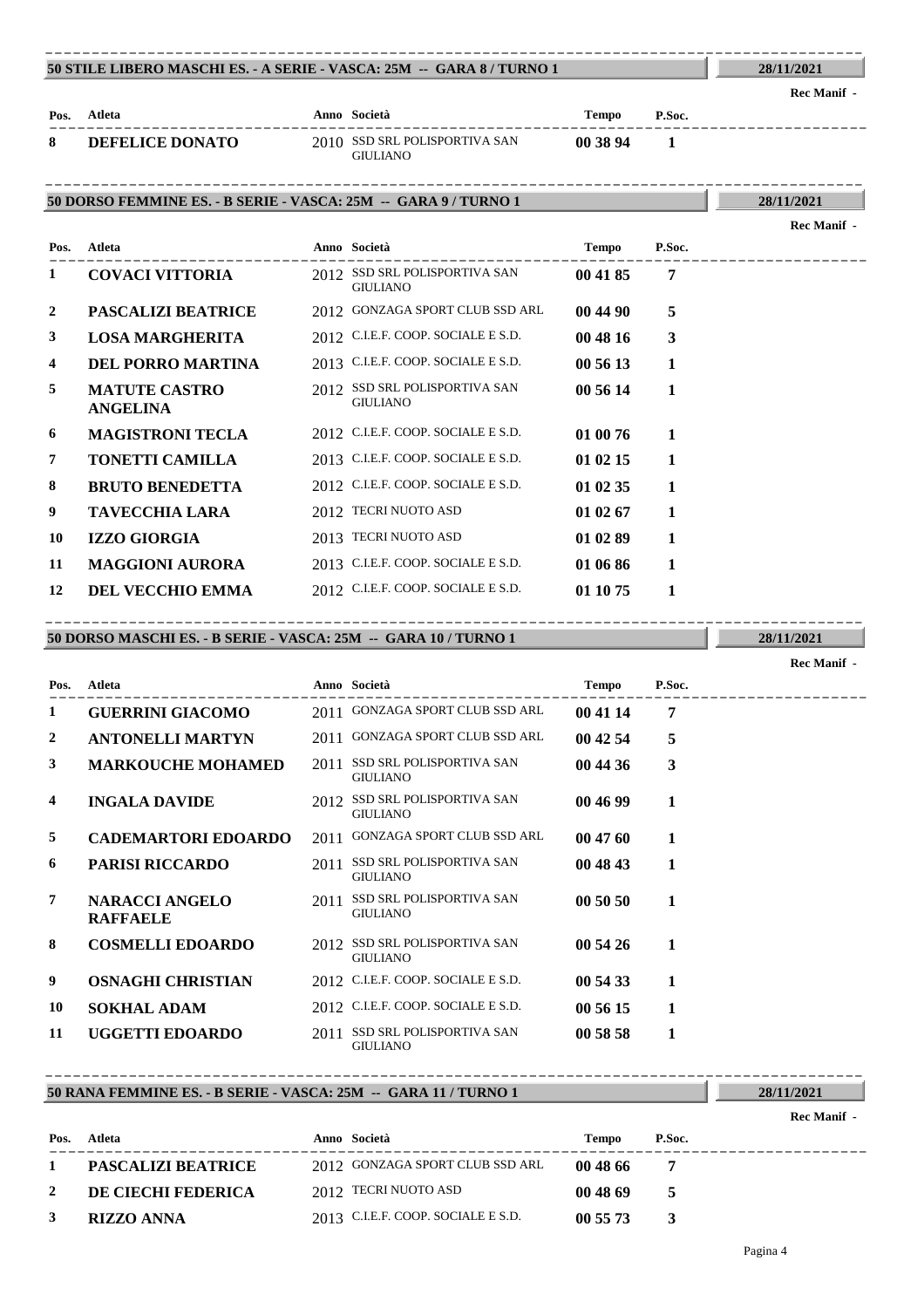#### **50 RANA FEMMINE ES. - B SERIE - VASCA: 25M -- GARA 11 / TURNO 1** ----------------------------------------------------------------------------------------

## **Rec Manif -**

**28/11/2021**

**28/11/2021**

| Pos. | Atleta                | Anno Società                                     | Tempo    | P.Soc. |
|------|-----------------------|--------------------------------------------------|----------|--------|
| 4    | DEL PORRO MARTINA     | 2013 C.I.E.F. COOP. SOCIALE E S.D.               | 00 56 15 |        |
|      | <b>BOZZANO SOFIA</b>  | 2012 SSD SRL POLISPORTIVA SAN<br><b>GIULIANO</b> | 005726   |        |
| 6    | <b>MATTEUCCI ANNA</b> | 2012 SSD SRL POLISPORTIVA SAN<br><b>GIULIANO</b> | 00 58 24 |        |
|      | PREMOLI CARLOTTA      | 2012 C.I.E.F. COOP. SOCIALE E S.D.               | 01 03 25 |        |

## **50 RANA MASCHI ES. - B SERIE - VASCA: 25M -- GARA 12 / TURNO 1** ----------------------------------------------------------------------------------------

|      |                            |      |                                                    |          |        | <b>Rec Manif</b> - |
|------|----------------------------|------|----------------------------------------------------|----------|--------|--------------------|
| Pos. | <b>Atleta</b>              |      | Anno Società                                       | Tempo    | P.Soc. |                    |
| 1    | <b>LA ROSA FILIPPO</b>     |      | 2011 TECRI NUOTO ASD                               | 00 44 83 | 7      |                    |
| 2    | <b>GUERRINI GIACOMO</b>    |      | 2011 GONZAGA SPORT CLUB SSD ARL                    | 00 45 00 | 5      |                    |
| 3    | <b>BRIANZA ANDREA</b>      | 2011 | <b>SSD SRL POLISPORTIVA SAN</b><br><b>GIULIANO</b> | 00 51 65 | 3      |                    |
| 4    | <b>INGALA DAVIDE</b>       |      | 2012 SSD SRL POLISPORTIVA SAN<br><b>GIULIANO</b>   | 00 52 21 | 1      |                    |
| 5    | <b>STAMPINI FEDERICO</b>   |      | 2012 C.I.E.F. COOP. SOCIALE E S.D.                 | 00 52 34 | 1      |                    |
| 6    | <b>LAGATTA FEDERICO</b>    |      | 2012 C.I.E.F. COOP. SOCIALE E S.D.                 | 005266   | 1      |                    |
| 7    | <b>MANTOVANI SAMUELE</b>   |      | 2012 TECRI NUOTO ASD                               | 00 56 72 | 1      |                    |
| 8    | <b>DELFANTI ALESSANDRO</b> | 2011 | <b>SSD SRL POLISPORTIVA SAN</b><br><b>GIULIANO</b> | 00 59 48 | 1      |                    |
| 9    | <b>UGGETTI EDOARDO</b>     | 2011 | <b>SSD SRL POLISPORTIVA SAN</b><br><b>GIULIANO</b> | 01 02 67 | 1      |                    |
| 10   | <b>PUNZI THOMAS</b>        |      | 2011 C.I.E.F. COOP. SOCIALE E S.D.                 | 01 04 10 | 1      |                    |
| 11   | <b>DEVALLI MATTEO</b>      |      | 2012 C.I.E.F. COOP. SOCIALE E S.D.                 | 01 04 37 | 1      |                    |

## **100 STILE LIBERO FEMMINE ES. - A SERIE - VASCA: 25M -- GARA 13 / TURNO 1** ----------------------------------------------------------------------------------------

**Rec Manif -** 

| Pos. | Atleta                     |      | Anno Società                                       | <b>Tempo</b> | P.Soc. |  |
|------|----------------------------|------|----------------------------------------------------|--------------|--------|--|
| 1    | PUNTURIERI GIORGIA         |      | 2010 GONZAGA SPORT CLUB SSD ARL                    | 01 07 28     | 7      |  |
| 2    | <b>MADERNA MADDALENA</b>   |      | 2010 GONZAGA SPORT CLUB SSD ARL                    | 01 10 09     | 5      |  |
| 3    | <b>FARASSINO GRETA</b>     |      | 2010 GONZAGA SPORT CLUB SSD ARL                    | 01 10 22     | 3      |  |
| 4    | <b>ZICCARDI AURORA</b>     |      | 2010 GONZAGA SPORT CLUB SSD ARL                    | 01 13 08     | 1      |  |
| 5    | <b>FUZIER REBECCA</b>      |      | 2010 GONZAGA SPORT CLUB SSD ARL                    | 01 14 81     | 1      |  |
| 6    | <b>PASCALIZI MATILDE</b>   |      | 2010 GONZAGA SPORT CLUB SSD ARL                    | 01 15 72     | 1      |  |
| 7    | <b>CHETTI NICOLE</b>       |      | 2010 SSD SRL POLISPORTIVA SAN<br><b>GIULIANO</b>   | 01 16 97     | 1      |  |
| 8    | <b>GIOVENALE MARTA</b>     |      | 2010 GONZAGA SPORT CLUB SSD ARL                    | 01 17 27     | 1      |  |
| 9    | <b>GARAVAGLIA COSTANZA</b> |      | 2010 GONZAGA SPORT CLUB SSD ARL                    | 01 19 68     | 1      |  |
| 10   | <b>BAGNA GIULIA</b>        |      | 2010 GONZAGA SPORT CLUB SSD ARL                    | 01 22 28     | 1      |  |
| 11   | <b>IONGHI MATILDE</b>      |      | 2011 GONZAGA SPORT CLUB SSD ARL                    | 01 26 59     | 1      |  |
| 12   | PAPETTI CATERINA           | 2011 | SSD SRL POLISPORTIVA SAN<br><b>GIULIANO</b>        | 01 26 66     | 1      |  |
| 13   | <b>RUSCIO GIULIA</b>       | 2011 | SSD SRL POLISPORTIVA SAN<br><b>GIULIANO</b>        | 01 26 73     | 1      |  |
| 14   | DI PIERRO NICOLE           | 2011 | GONZAGA SPORT CLUB SSD ARL                         | 01 28 59     | 1      |  |
| 15   | PANCRI CLOE                | 2011 | <b>SSD SRL POLISPORTIVA SAN</b><br><b>GIULIANO</b> | 01 31 03     | 1      |  |
| 16   | <b>ALEMANNI AURORA</b>     |      | 2010 GONZAGA SPORT CLUB SSD ARL                    | 01 32 78     | 1      |  |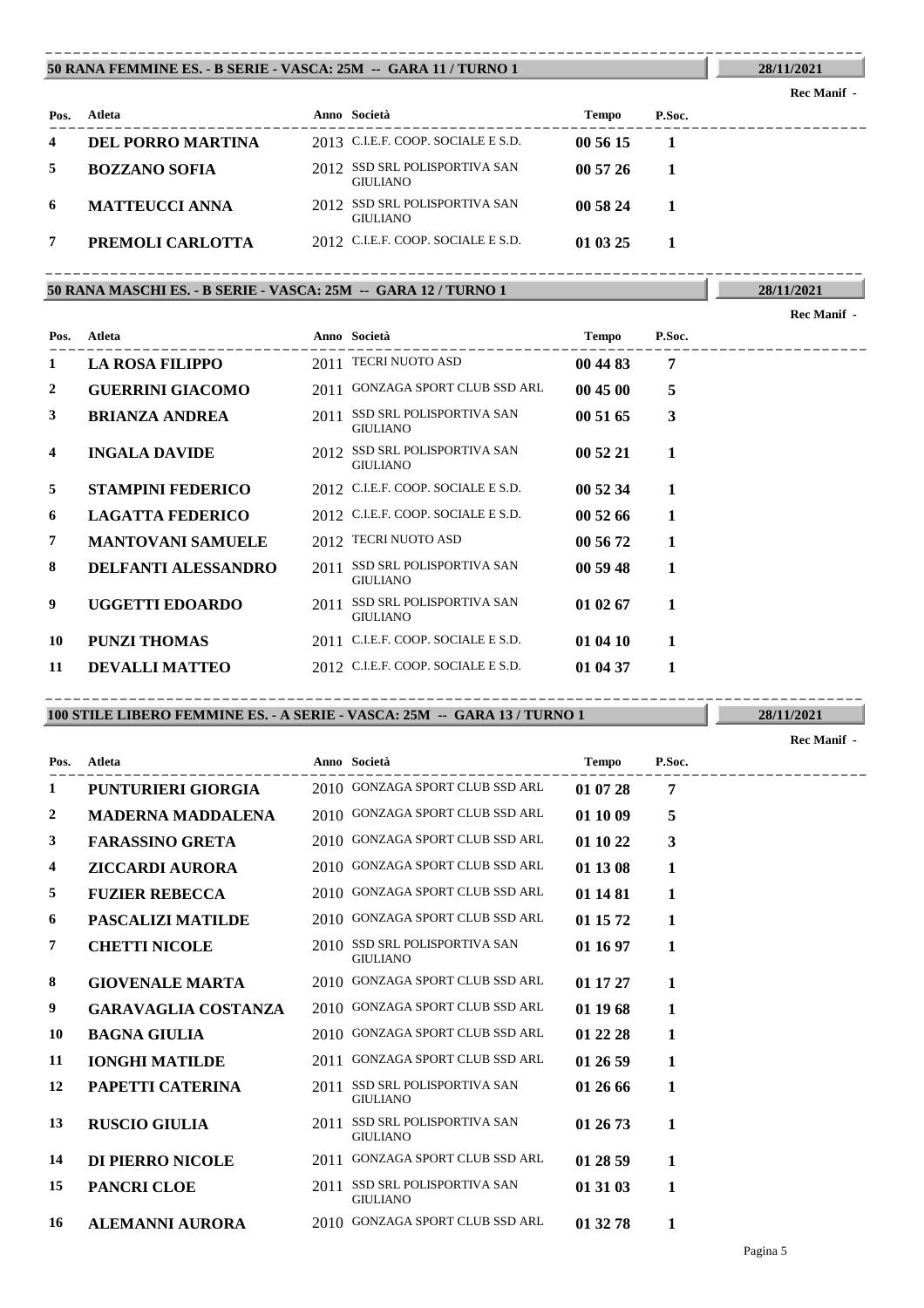#### **100 STILE LIBERO FEMMINE ES. - A SERIE - VASCA: 25M -- GARA 13 / TURNO 1** ----------------------------------------------------------------------------------------

| Pos. | Atleta                | Anno Società                    | Tempo    | P.Soc. |  |
|------|-----------------------|---------------------------------|----------|--------|--|
| 17   | <b>SPEDICATO EMMA</b> | 2010 GONZAGA SPORT CLUB SSD ARL | 01 34 10 |        |  |
| -18  | - SPINELLI VITTORIA   | 2010 GONZAGA SPORT CLUB SSD ARL | 01 36 90 |        |  |
| -19  | <b>SABASCH SOPHIE</b> | 2010 GONZAGA SPORT CLUB SSD ARL | 01 40 28 |        |  |

**100 STILE LIBERO MASCHI ES. - A SERIE - VASCA: 25M -- GARA 14 / TURNO 1** ----------------------------------------------------------------------------------------

| Pos. | Atleta                          |      | Anno Società                                        | Tempo    | P.Soc. |
|------|---------------------------------|------|-----------------------------------------------------|----------|--------|
| 1    | <b>GARAVELLO ENEA</b>           |      | 2010 GONZAGA SPORT CLUB SSD ARL                     | 01 09 72 | 7      |
| 2    | <b>GOMARASCA GIACOMO</b>        |      | 2009 GONZAGA SPORT CLUB SSD ARL                     | 01 11 82 | 5      |
| 3    | ZAVGORODNIY<br><b>OLEKSANDR</b> |      | 2009 GONZAGA SPORT CLUB SSD ARL                     | 01 14 34 | 3      |
| 4    | <b>NASSAR ESLAM</b>             | 2009 | CENTRO SPORTIVO DI CORSICO -<br><b>AICSPORT SSD</b> | 01 16 44 | 1      |
| 5    | <b>LOSI RICCARDO</b>            |      | 2009 SSD SRL POLISPORTIVA SAN<br><b>GIULIANO</b>    | 01 17 71 | 1      |
| 6    | <b>SPAIRANI LORENZO</b>         | 2009 | CENTRO SPORTIVO DI CORSICO -<br><b>AICSPORT SSD</b> | 01 21 94 | 1      |
| 7    | <b>VERGARO ANDRE'</b>           |      | 2010 GONZAGA SPORT CLUB SSD ARL                     | 01 23 36 | 1      |
| 8    | <b>VOCATURO ALESSANDRO</b>      |      | 2010 SSD SRL POLISPORTIVA SAN<br><b>GIULIANO</b>    | 01 23 94 | 1      |
| 9    | <b>BALLERIO FILIPPO</b>         |      | 2010 SSD SRL POLISPORTIVA SAN<br><b>GIULIANO</b>    | 01 24 23 | 1      |
| 10   | <b>DEFELICE DONATO</b>          |      | 2010 SSD SRL POLISPORTIVA SAN<br><b>GIULIANO</b>    | 01 31 61 | 1      |

### **100 DORSO FEMMINE ES. - A SERIE - VASCA: 25M -- GARA 15 / TURNO 1** ----------------------------------------------------------------------------------------

---------------------------------------------------------------------------------------- **Atleta Anno Società Tempo P.Soc. Pos. Rec Manif - 1 MADERNA MADDALENA** 2010 GONZAGA SPORT CLUB SSD ARL **01 16 61 7 2 PUNTURIERI GIORGIA** 2010 GONZAGA SPORT CLUB SSD ARL **01 18 87 5 3 ZICCARDI AURORA** 2010 GONZAGA SPORT CLUB SSD ARL **01 20 01 3 4 GIOVENALE MARTA** 2010 GONZAGA SPORT CLUB SSD ARL **01 30 27 1 5 CHETTI NICOLE** 2010 SSD SRL POLISPORTIVA SAN **01 31 70 1** GIULIANO SSD SRL POLISPORTIVA SAN **6 PAPETTI CATERINA** 2011 **01 36 79 1** GIULIANO SSD SRL POLISPORTIVA SAN **7 RUSCIO GIULIA** 2011 **01 38 79 1** GIULIANO

## **100 DORSO MASCHI ES. - A SERIE - VASCA: 25M -- GARA 16 / TURNO 1** ----------------------------------------------------------------------------------------

| Pos. | Atleta                     |      | Anno Società                                 | Tempo    | P.Soc. |  |
|------|----------------------------|------|----------------------------------------------|----------|--------|--|
|      | <b>GOMARASCA GIACOMO</b>   |      | 2009 GONZAGA SPORT CLUB SSD ARL              | 01 20 22 | 7      |  |
| 2    | <b>FARDANI FEDERICO</b>    |      | 2010 GONZAGA SPORT CLUB SSD ARL              | 01 20 49 | 5      |  |
| 3    | <b>FONTANELLI RICCARDO</b> |      | 2010 GONZAGA SPORT CLUB SSD ARL              | 01 29 15 |        |  |
| 4    | <b>NASSAR ESLAM</b>        | 2009 | CENTRO SPORTIVO DI CORSICO -<br>AICSPORT SSD | 01 33 86 |        |  |
| 5.   | <b>VOCATURO ALESSANDRO</b> | 2010 | SSD SRL POLISPORTIVA SAN<br><b>GIULIANO</b>  | 01 37 14 |        |  |

**28/11/2021**

**28/11/2021**

**28/11/2021**

**Rec Manif -** 

**Rec Manif -** 

**28/11/2021 Rec Manif -**